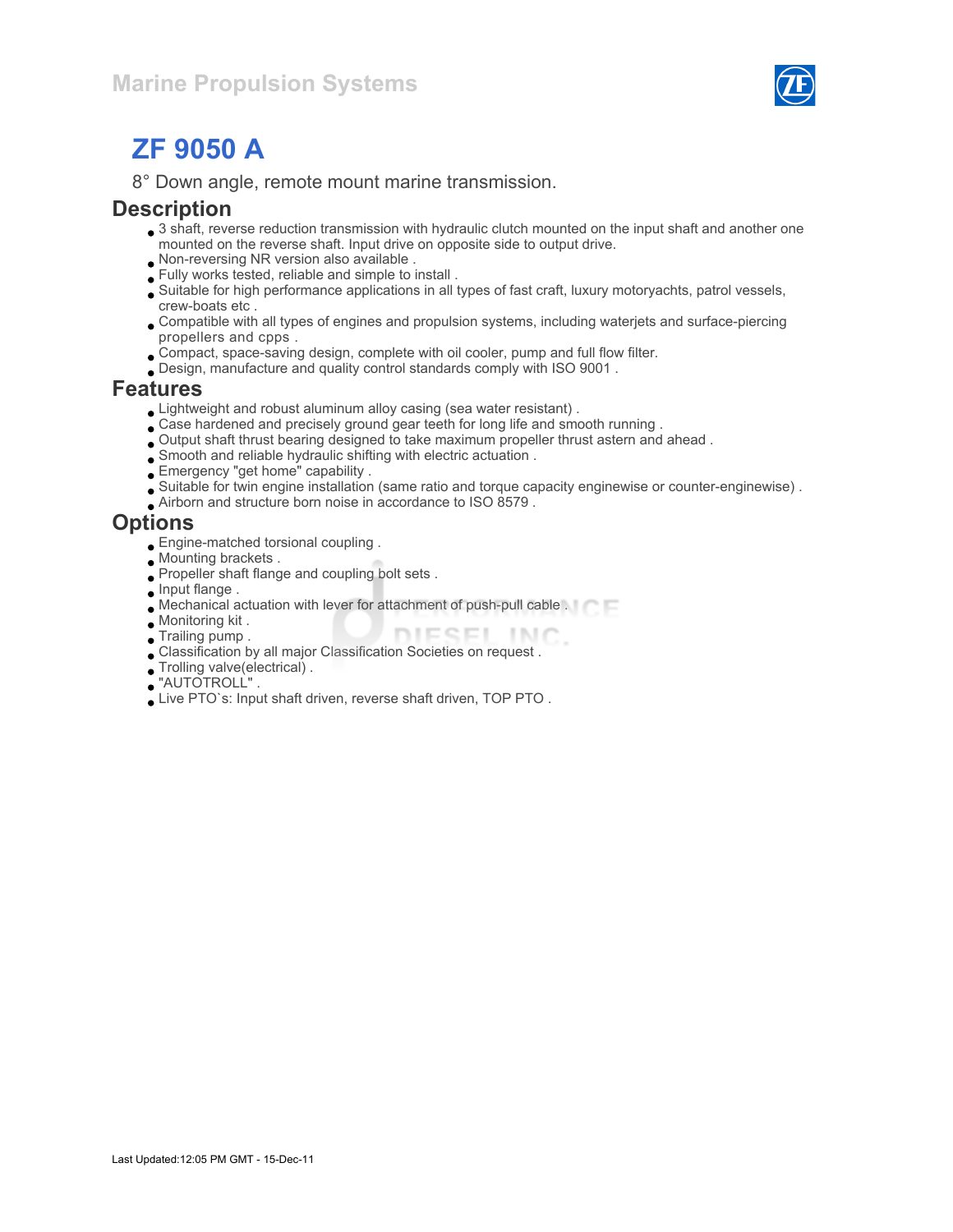

### Light Duty

| <b>RATIOS</b>                                                              | MAX. TORQUE POWER/RPM |                                                                                  |                                                                        |    |    | <b>INPUT POWER CAPACITY</b> |           |          |          |    |            |
|----------------------------------------------------------------------------|-----------------------|----------------------------------------------------------------------------------|------------------------------------------------------------------------|----|----|-----------------------------|-----------|----------|----------|----|------------|
|                                                                            | Nm                    | ftlb                                                                             | <b>kW</b>                                                              | hp | kW | hp                          | <b>kW</b> | hp       | kW       | hp | <b>RPM</b> |
|                                                                            |                       |                                                                                  |                                                                        |    |    | 1800 rpm                    |           | 2000 rpm | 2100 rpm |    |            |
| $\boxed{\blacksquare}$ 1.750*, 1.967, 2.259*, 2.462,<br>$ 2.750^* , 2.958$ |                       | 15644   11538   1.6381   2.1967   2949   3954   3276   4393   3440   4613   2300 |                                                                        |    |    |                             |           |          |          |    |            |
| $\blacksquare$ 3.208*                                                      | 14735                 |                                                                                  | 10868 1.5429 2.0691 2777 3724 3086 4138 3240 4345 2300                 |    |    |                             |           |          |          |    |            |
| $\Box$ 3.462*<br>$\cdots$                                                  | 14075                 |                                                                                  | 10381  1.4738  1.9764   2653   3558   2948   3953   3095   4150   2300 |    |    |                             |           |          |          |    |            |

\* Special Order Ratio.

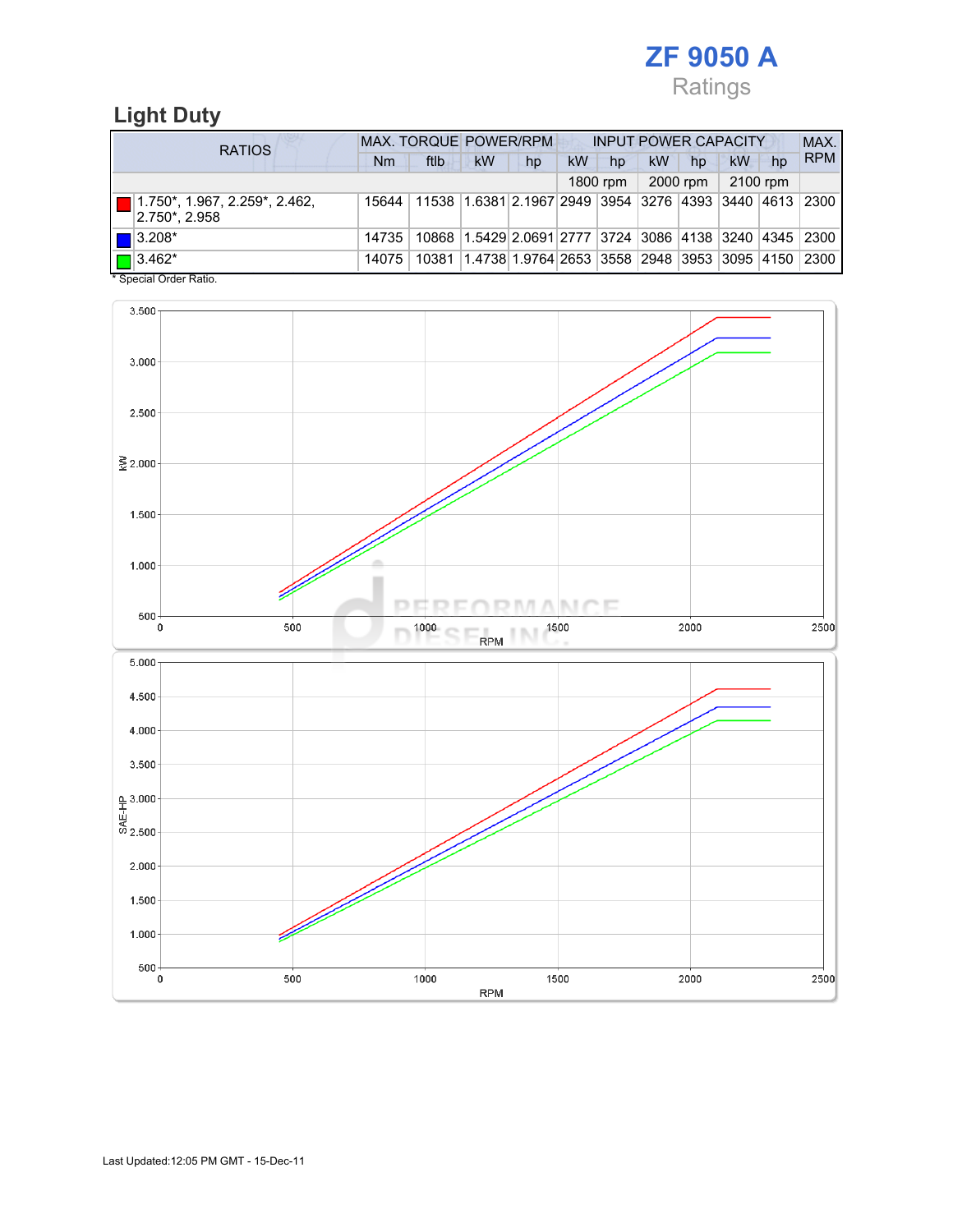

## Medium Duty

| <b>RATIOS</b>                                             | MAX. TORQUE POWER/RPM<br><b>INPUT POWER CAPACITY</b> |      |                                                         |    |    |          |           |          |          | MAX. |            |
|-----------------------------------------------------------|------------------------------------------------------|------|---------------------------------------------------------|----|----|----------|-----------|----------|----------|------|------------|
|                                                           | Nm                                                   | ftlb | <b>kW</b>                                               | hp | kW | hp       | <b>kW</b> | hp       | kW       | hp   | <b>RPM</b> |
|                                                           |                                                      |      |                                                         |    |    | 1600 rpm |           | 1800 rpm | 2000 rpm |      |            |
| $\Box$ 1.750*, 1.967, 2.259*, 2.462,<br>$ 2.750^* 2.958 $ | 14000                                                |      | 10326 1.4660 1.9659 2346 3145 2639 3539 2932 3932 2300  |    |    |          |           |          |          |      |            |
| $\blacksquare$ 3.208*                                     | 13203                                                | 9738 | 1.3825 1.8540 2212  2966  2489  3337  2765  3708   2300 |    |    |          |           |          |          |      |            |
| $\Box$ 3.462*<br>$\ddotsc$ $\ddotsc$ $\ddotsc$ $\ddotsc$  | 12606                                                | 9298 | 1.3200 1.7701 2112  2832  2376  3186  2640  3540   2300 |    |    |          |           |          |          |      |            |

\* Special Order Ratio.

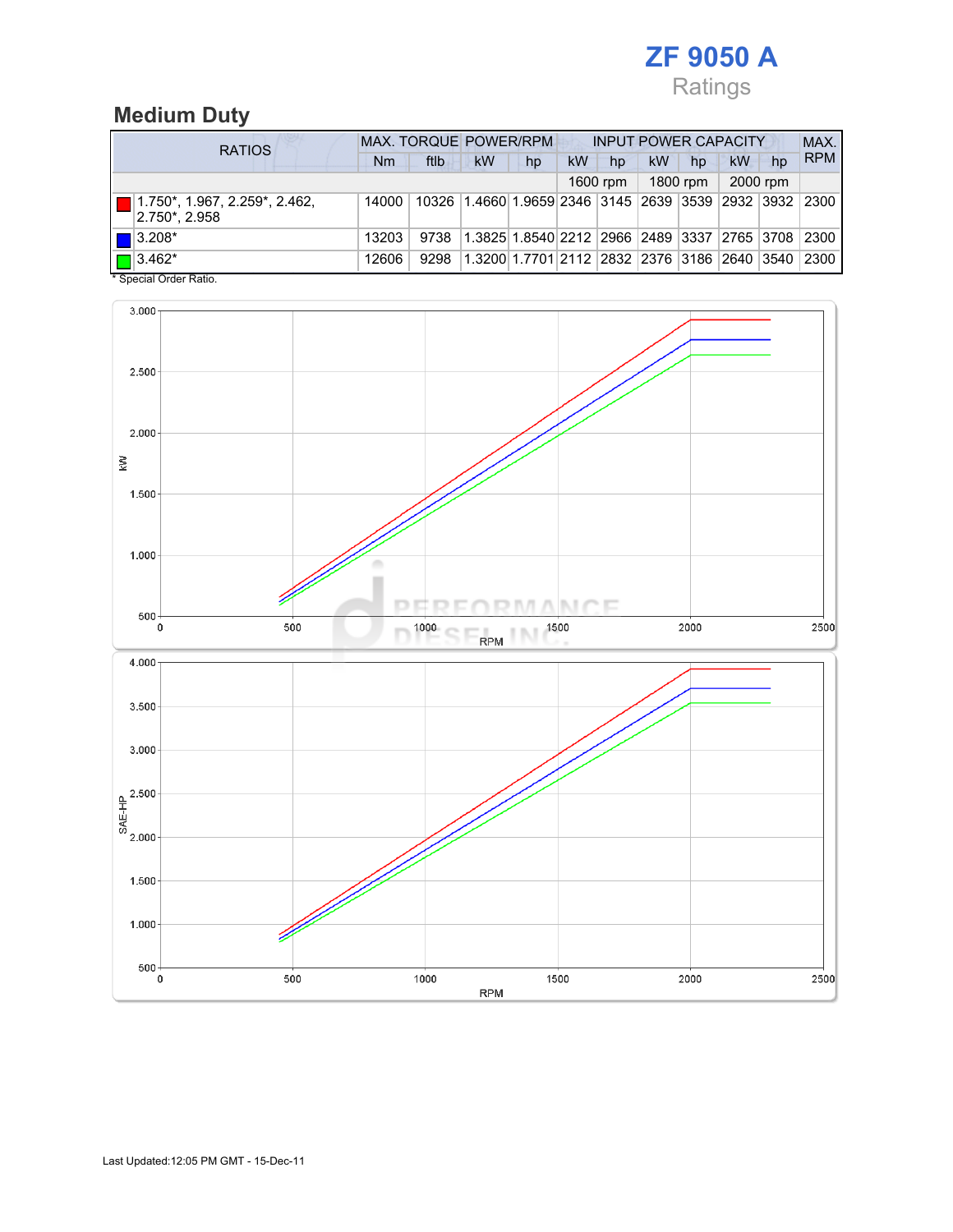

### Continuous Duty

| <b>RATIOS</b>                                      | MAX.<br>POWER/RPM<br><b>INPUT POWER CAPACITY</b><br><b>TORQUE</b> |      |                                                  |    |    |                |    |                    |    |          | MAX.<br><b>RPM</b> |
|----------------------------------------------------|-------------------------------------------------------------------|------|--------------------------------------------------|----|----|----------------|----|--------------------|----|----------|--------------------|
|                                                    | <b>Nm</b>                                                         | ftlb | kW                                               | hp | kW | hp             | kW | hp                 | kW | hp       |                    |
|                                                    |                                                                   |      |                                                  |    |    | $1200$ rpm     |    | 1600 rpm           |    | 1800 rpm |                    |
| 1.750*, 1.967, 2.259*, 2.462,<br>$ 2.750^* 2.958 $ | 12712                                                             |      | 9376 1.3311 1.7850 1597 2142 2130 2856 2396 3213 |    |    |                |    |                    |    |          | 1800               |
| $\blacksquare$ 3.208*                              | 11991                                                             | 8844 | 1.2556 1.6838 1507                               |    |    | $ 2021\rangle$ |    | 2009   2694   2260 |    | $ 3031$  | 1800               |
| $\Box$ 3.462*                                      | 11460                                                             | 8452 | 1.2000 1.6092 1440                               |    |    | 1931           |    | 1920   2575   2160 |    | 2897     | 1800               |

\* Special Order Ratio.

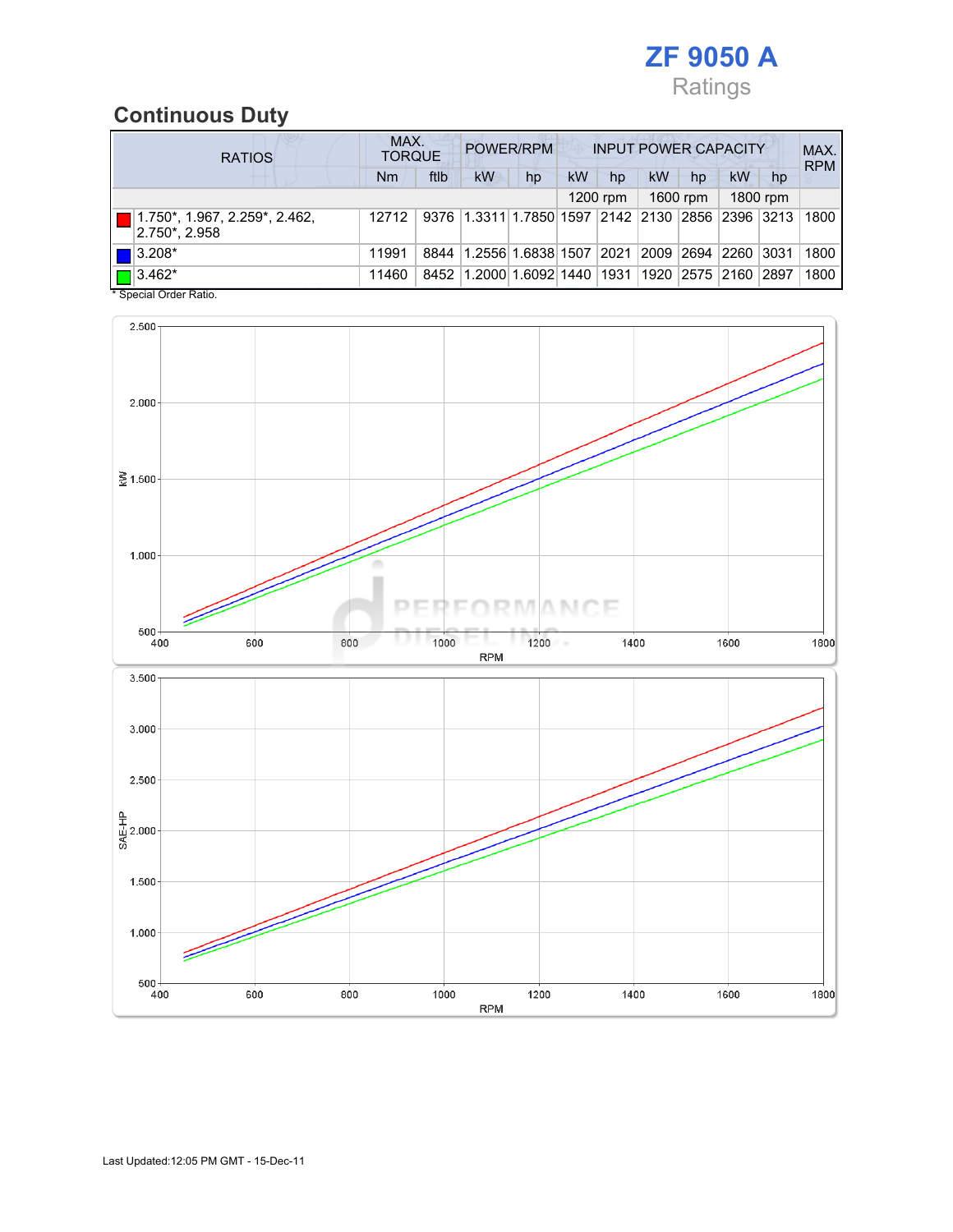### ZF 9050 A **Dimensions**





|  |                    |  |                   |              |    |  |     | <b>Bolt Holes</b> |    |  |  |  |
|--|--------------------|--|-------------------|--------------|----|--|-----|-------------------|----|--|--|--|
|  |                    |  |                   |              |    |  | No. | Diameter (E)      |    |  |  |  |
|  | mm<br>$\mathsf{I}$ |  | $\blacksquare$ mm | $\mathsf{I}$ | mm |  | mm  |                   | mm |  |  |  |

350 13.8 310 12.2 220 8.66 35.0 1.38 18 24.2 0.95



 $B_2$ 

 $-B_1$